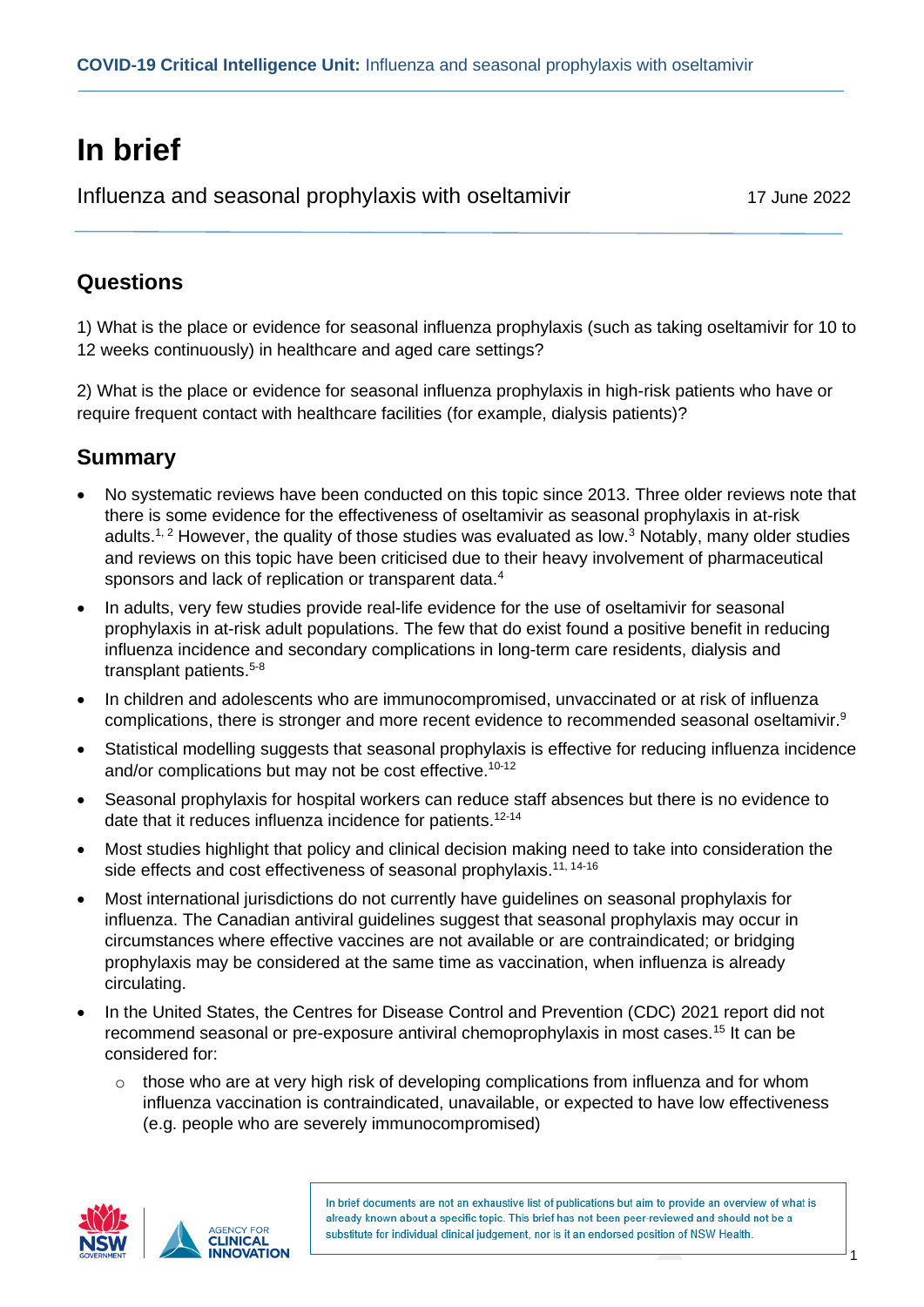- $\circ$  those who have the highest risk of influenza-associated complications, such as transplant recipients
- $\circ$  high-risk individuals not yet vaccinated, if influenza is already circulating in the community, given in combination with vaccination.

### **Background**

- A wide range of evidence and clinical recommendations already exist for the use of oseltamivir for treatment and post-exposure prophylaxis.<sup>17-20</sup>
- To date, oseltamivir has been successfully used in NSW residential care facilities for the purpose of post-exposure prophylaxis.21, 22

### **Synthesised literature**

#### **Peer-reviewed literature**

#### Adults living in long-term care facilities:

- A 2001 study which recruited 548 frail older adults living in residential care, reported that administering oral oseltamivir, 75mg once daily for 6 weeks, effectively prevented clinical influenza. Oseltamivir administration resulted in a 92% reduction in the incidence of laboratory-confirmed clinical influenza compared with placebo. Oseltamivir use was also associated with a significant reduction in the incidence of secondary complications. Although nearly all subjects were taking concomitant medication both before and during the study, oseltamivir was well tolerated.<sup>5, 6</sup>
- A study which statistically modelled transmission in a nursing home setting found that eight weeks of continuous prophylaxis reduced the patient infection attack rate from 0.19 to 0.05 (relative risk 0.23) and the percentage of large outbreaks decreased to 0.03 (relative risk 0.09). Seasonal prophylaxis meant that large outbreaks disappeared and the percentage of departments without any patient infection increased. The study noted that seasonal prophylaxis requires large stocks of antiviral drugs and is therefore costly, so postexposure prophylaxis might still be preferable.<sup>14</sup>

Adults in the community at high risk of influenza or associated complications:

- On a dialysis unit, oseltamivir prophylaxis was administered for four weeks. Of the 30 patients, 7 stopped prophylaxis early because of their own decision ( $n = 3$ ) or reported adverse effects: stomach-ache ( $n = 1$ ) and muscle aches ( $n = 3$ ). No cases of influenza were detected until one week after the end of prophylaxis, when one case of influenza occurred.<sup>8</sup>
- In transplant recipients, 12 weeks of oseltamivir prophylaxis is generally well tolerated and can reduce laboratory-confirmed influenza incidence.<sup>7</sup>

#### Healthcare workers:

- A parallel group, double blind, randomised trial of oral oseltamivir versus placebo was conducted over 16 weeks in healthy health professionals at 2 hospitals in Thailand. Oseltamivir was well tolerated and was recommended for primary influenza prophylaxis for up to 16 weeks.<sup>13</sup>
- A modelling study found that eight weeks' prophylaxis with neuraminidase inhibitors (including oseltamivir) for essential staff substantially reduced absenteeism, even in a severe pandemic.<sup>12</sup>

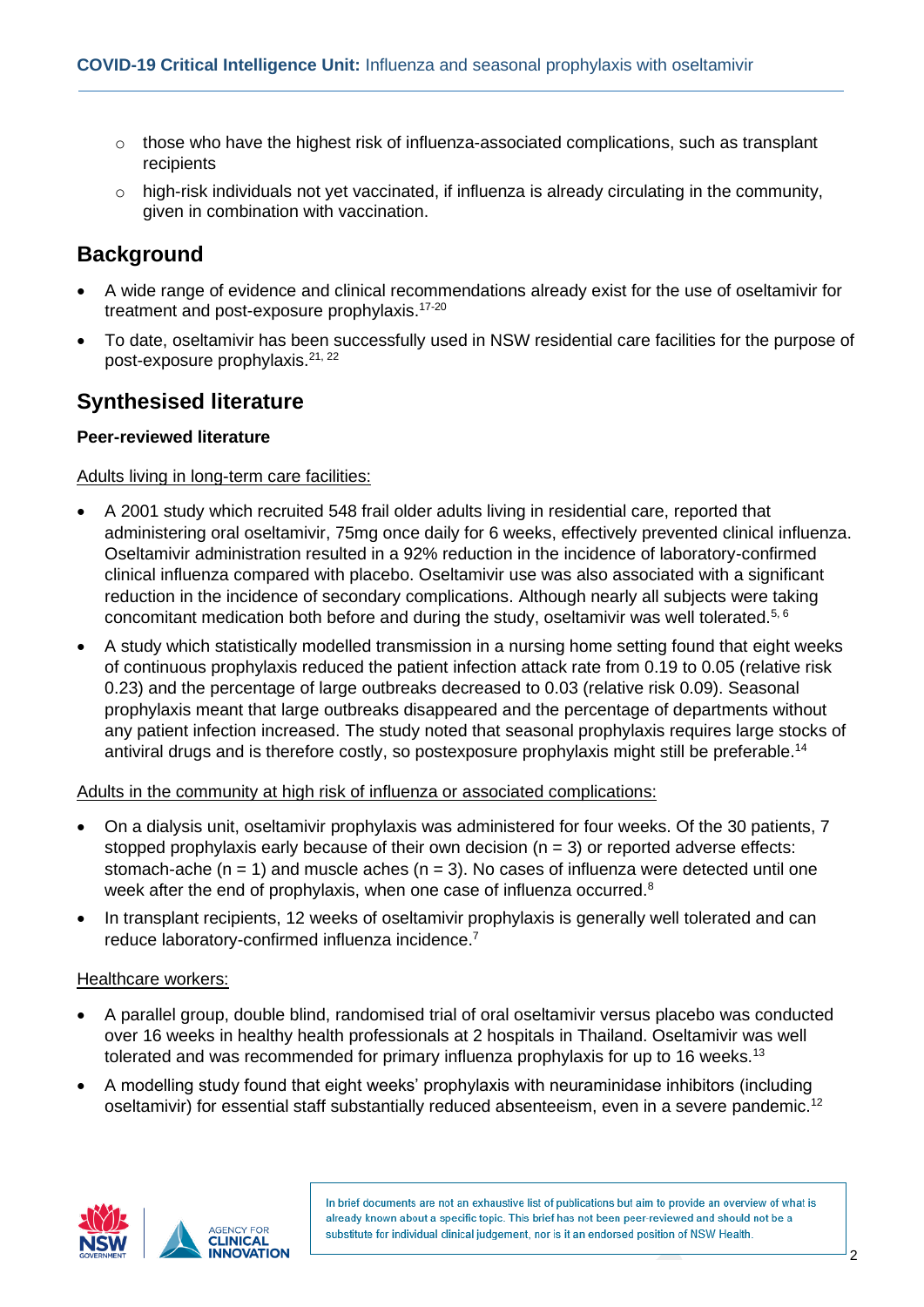• Another model suggested that extending seasonal prophylaxis in a nursing home to healthcare workers does not prevent many additional infections among nursing home patients when compared with prophylaxis of patients only.<sup>14</sup>

#### Additional considerations:

- For high-risk groups, treatment (post-infection) with antivirals is less effective but is more feasible and cost effective than seasonal prophylaxis and is preferable in the case of limited drug availability.<sup>11</sup>
- In a paediatric study, children aged 1 to 12 years received oseltamivir for 6 weeks. In 3 out of 49 participants, adverse events occurred which were likely treatment related (nausea or vomiting). The tolerability profile was similar to pooled safety data from treatment studies in children.<sup>23</sup>
- A systematic review of harm and mortality found that the use of oseltamivir increases the risk of nausea, vomiting, psychiatric events in adults and vomiting in children. The review concluded that the balance between benefits and harms should be considered when making decisions about use of such treatments for either prophylaxis or treatment of influenza.<sup>16</sup>

#### Systematic reviews:

- For adults with chronic health conditions, three reviews from 2009 to 2013 identified that there were very few (one or two) eligible studies with which to make a judgement about the effectiveness of seasonal prophylaxis with oseltamivir.
	- $\circ$  Two reviews noted that, based on the limited evidence, oseltamivir was effective in preventing symptomatic (although not necessarily laboratory-confirmed) influenza in at-risk elderly subjects.<sup>1, 2</sup>
	- $\circ$  One estimated that the incremental cost utility of seasonal influenza prophylaxis was expected to be £38,000-£428,000 per Quality-Adjusted Life Year gained.<sup>1</sup>
	- o A third review concluded that there was no clear or high-quality evidence available on the benefits of oseltamivir and similar drugs for elderly and at-risk groups, or their effects on hospitalisation and mortality, based on the available studies being of low quality. It additionally noted that nausea, vomiting and diarrhea were significant side effects.<sup>3</sup>
- A more recent (2019) review of evidence for children and adolescents concluded that those at risk of complicated influenza can be recommended seasonal oseltamivir; especially in unvaccinated or immunocompromised children for whom vaccination may be less effective.<sup>9</sup>

#### **Grey literature**

#### **Australia**

• The 2017 Australian guidelines on influenza management in residential care facilities,  $24$  as well as guidelines from NSW<sup>20</sup> and Victoria,<sup>25</sup> do not mention seasonal prophylaxis.

#### United Kingdom

• The 2021 guidance on antivirals to treat influenza does not discuss seasonal prophylaxis; however, does state that 'Prolonged treatment can be associated with the development of antiviral resistance, particularly in immunosuppressed patients, and antiviral resistance monitoring is recommended'.

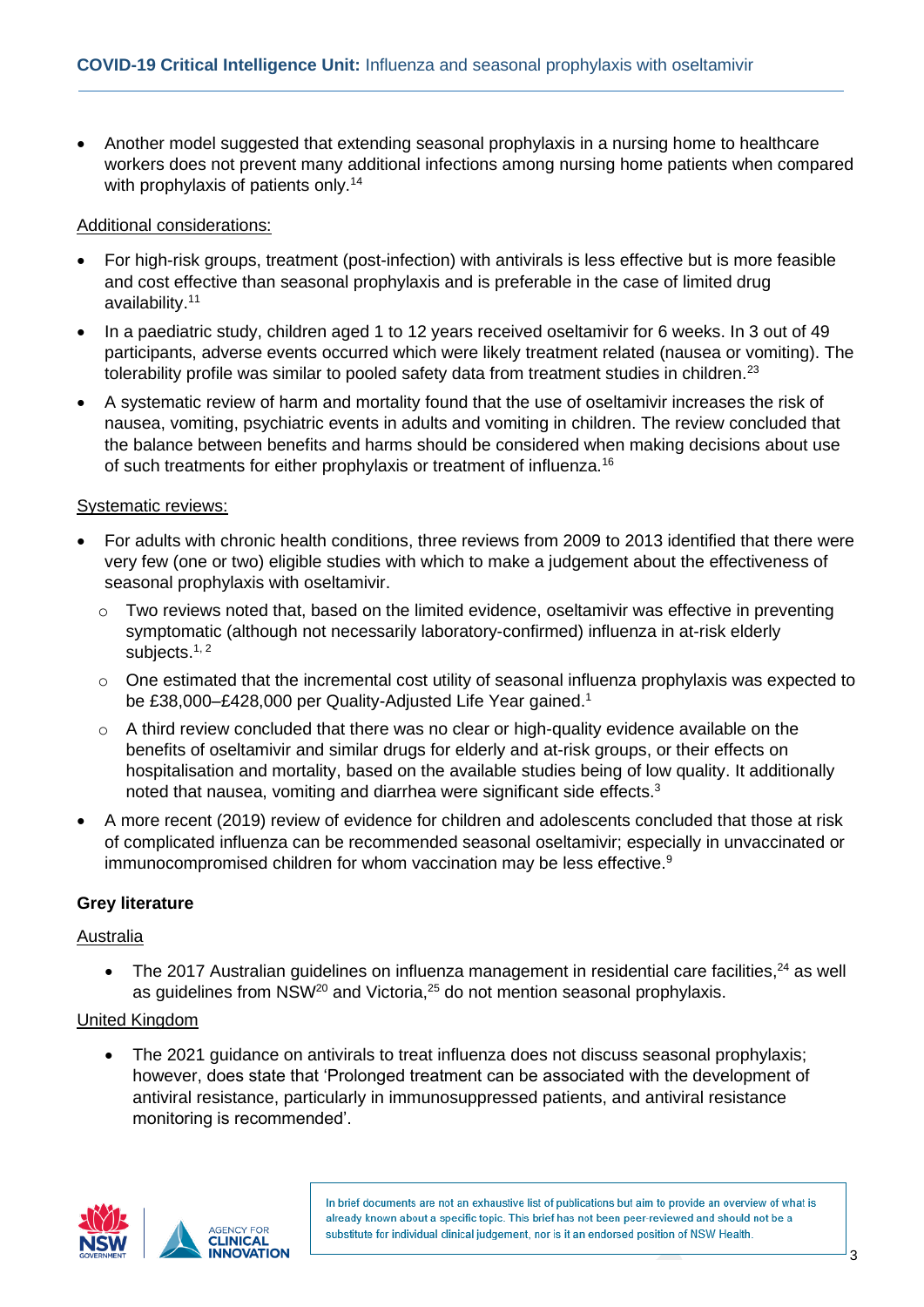#### United States

The CDC's summary for clinicians on influenza antiviral medications for the 2021–22 influenza season reported:<sup>15</sup>

- Annual influenza vaccination is the best way to prevent influenza because vaccination can be given well before influenza virus exposures occur and can provide safe and effective immunity throughout the influenza season.
- The CDC does not recommend widespread or routine use of antiviral medications for chemoprophylaxis, to limit the possibilities that antiviral-resistant viruses could emerge. Indiscriminate use of chemoprophylaxis might promote resistance to antiviral medications, or reduce antiviral medication availability for treatment of people at higher risk for influenza complications or who are severely ill.
- In general, CDC does not recommend seasonal or pre-exposure antiviral prophylaxis, but antiviral medications can be considered for post-exposure prophylaxis to prevent influenza in certain situations.
- Common adverse events are nausea, vomiting and headache. There have been reports of serious skin reactions and sporadic, transient neuropsychiatric events.

Recent clinical practice guidelines by the Infectious Diseases Society of America reported:<sup>26</sup>

- Antiviral drugs should not be used for routine or widespread chemoprophylaxis outside of institutional outbreaks; antiviral chemoprophylaxis can be considered in certain situations:
	- o for adults and children aged ≥3 months who are at very high risk of developing complications from influenza and for whom influenza vaccination is contraindicated, unavailable, or expected to have low effectiveness (e.g. people who are severely immunocompromised)
	- o for adults and children aged ≥3 months who have the highest risk of influenzaassociated complications, such as recipients of hematopoietic stem cell transplant in the first 6 to12 months posttransplant, and lung transplant recipients.
	- $\circ$  in conjunction with prompt administration of inactivated influenza vaccine for unvaccinated adults and children aged ≥3 months who are at high risk of developing complications from influenza in whom influenza vaccination is expected to be effective (but not yet administered) when influenza activity has been detected in the community.
	- o for unvaccinated adults, including healthcare personnel, and for children aged ≥3 months who are in close contact with people at high risk of developing influenza complications during periods of influenza activity when influenza vaccination is contraindicated or unavailable and these high-risk people are unable to take antiviral chemoprophylaxis.
- Clinicians can consider educating patients and parents of patients to arrange for early empiric initiation of antiviral treatment as an alternative to antiviral chemoprophylaxis.
- Clinicians should use oseltamivir (or inhaled zanamivir) if preexposure chemoprophylaxis for influenza is required, rather than an adamantane antiviral.

#### Canada



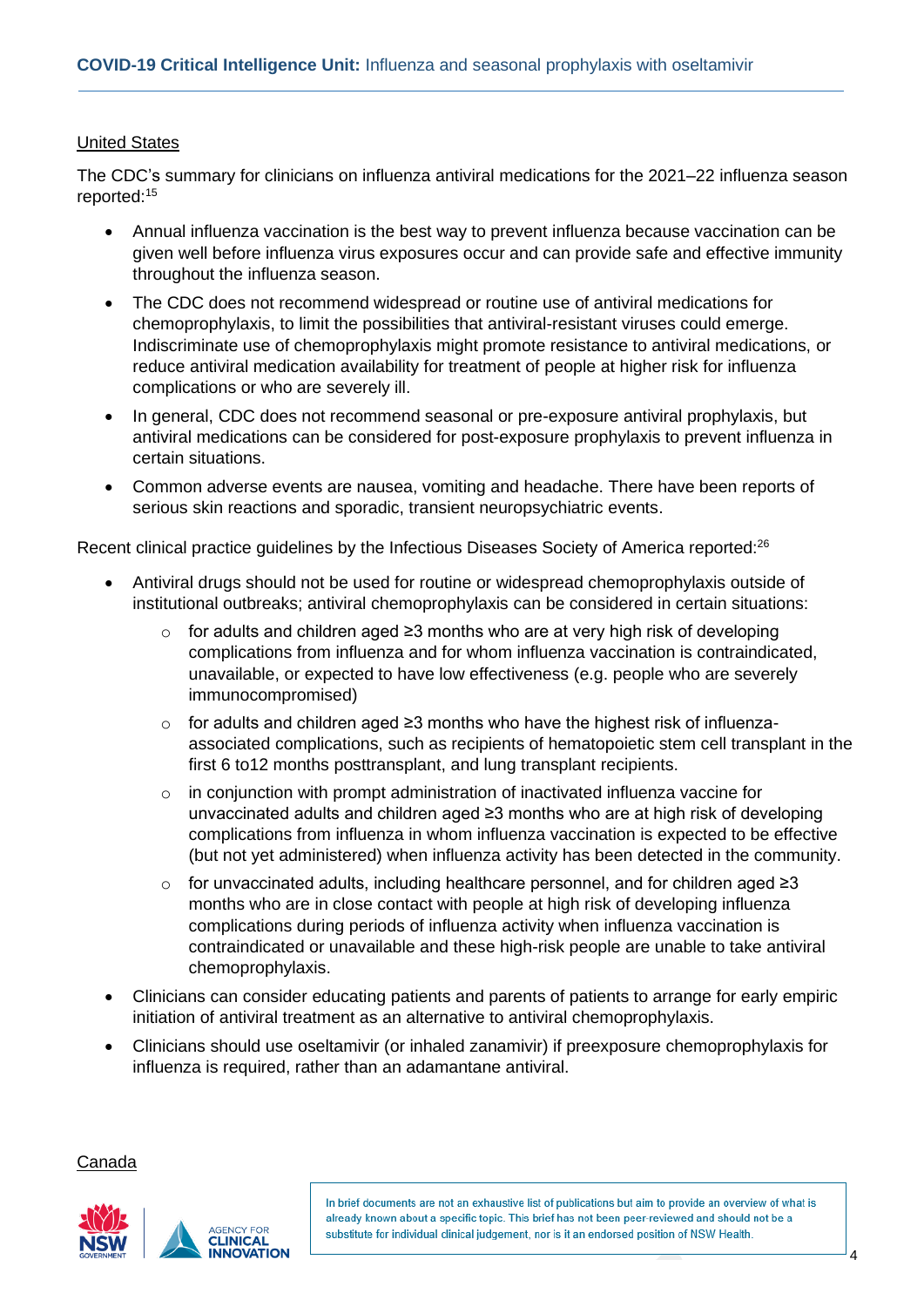The 2019 quidelines $^{27}$  recommend that:

- Seasonal prophylaxis may occur in circumstances where effective vaccines are not available or are contraindicated. Although efficacious in clinical trials, the practicality and effectiveness of seasonal prophylaxis in practice have not been established.
- Bridging prophylaxis may be considered to prevent influenza until vaccine-induced immunity develops; and refers to two weeks of prophylaxis which commences from the time of vaccination (with an inactivated influenza vaccine) during the influenza season.
- A 2020 update to the guidelines was produced; however, the comments on seasonal prophylaxis were not among those updated.<sup>28</sup>

#### Europe

The 2017 expert opinion review<sup>29</sup> reported:

• There is no agreed definition and time period for prophylaxis during the influenza season. Regimens as long as 16 weeks for oseltamivir have been studied and well tolerated; however, failure to complete prophylaxis may be more likely in children due to nausea and stomach discomfort.

### **Method**

To inform this brief, PubMed, MedRxiv and Google searches were conducted using terms related to influenza, oseltamivir and tamiflu on 20 May 2022.

### **References**

- 1. Tappenden P, Jackson R, Cooper K, et al. Amantadine, oseltamivir and zanamivir for the prophylaxis of influenza (including a review of existing guidance no. 67): a systematic review and economic evaluation. Health Technol Assess. 2009 Feb;13(11):iii, ix-xii, 1-246. DOI: 10.3310/hta13110
- 2. Jackson RJ, Cooper KL, Tappenden P, et al. Oseltamivir, zanamivir and amantadine in the prevention of influenza: a systematic review. J Infect. 2011 Jan;62(1):14-25. DOI: 10.1016/j.jinf.2010.10.003
- 3. Michiels B, Van Puyenbroeck K, Verhoeven V, et al. The value of neuraminidase inhibitors for the prevention and treatment of seasonal influenza: a systematic review of systematic reviews. PLoS One. 2013;8(4):e60348. DOI: 10.1371/journal.pone.0060348
- 4. Jefferson T, Doshi P. Multisystem failure: the story of antinfluenza drugs. Recenti Prog Med. 2014 May;105(5):187-90. DOI: 10.1701/1493.16451
- 5. De Bock V, Peters P, von Planta T, et al. Oral oseltamivir for prevention of influenza in the frail elderly. Clinical Microbiology and Infection. 2000;6:139-41. DOI: 10.1016/S1198- 743X(15)30188-9
- 6. Peters PH, Jr., Gravenstein S, Norwood P, et al. Long-term use of oseltamivir for the prophylaxis of influenza in a vaccinated frail older population. J Am Geriatr Soc. 2001 Aug;49(8):1025-31. DOI: 10.1046/j.1532-5415.2001.49204.x
- 7. Ison MG, Szakaly P, Shapira MY, et al. Efficacy and safety of oral oseltamivir for influenza prophylaxis in transplant recipients. Antivir Ther. 2012;17(6):955-64. DOI: 10.3851/imp2192
- 8. Van Praet JT, Steyaert S, Demesmaecker M, et al. Oseltamivir for prophylaxis of influenza in vaccinated hemodialysis patients. Infect Control Hosp Epidemiol. 2019 Apr;40(4):497-8. DOI: 10.1017/ice.2019.11

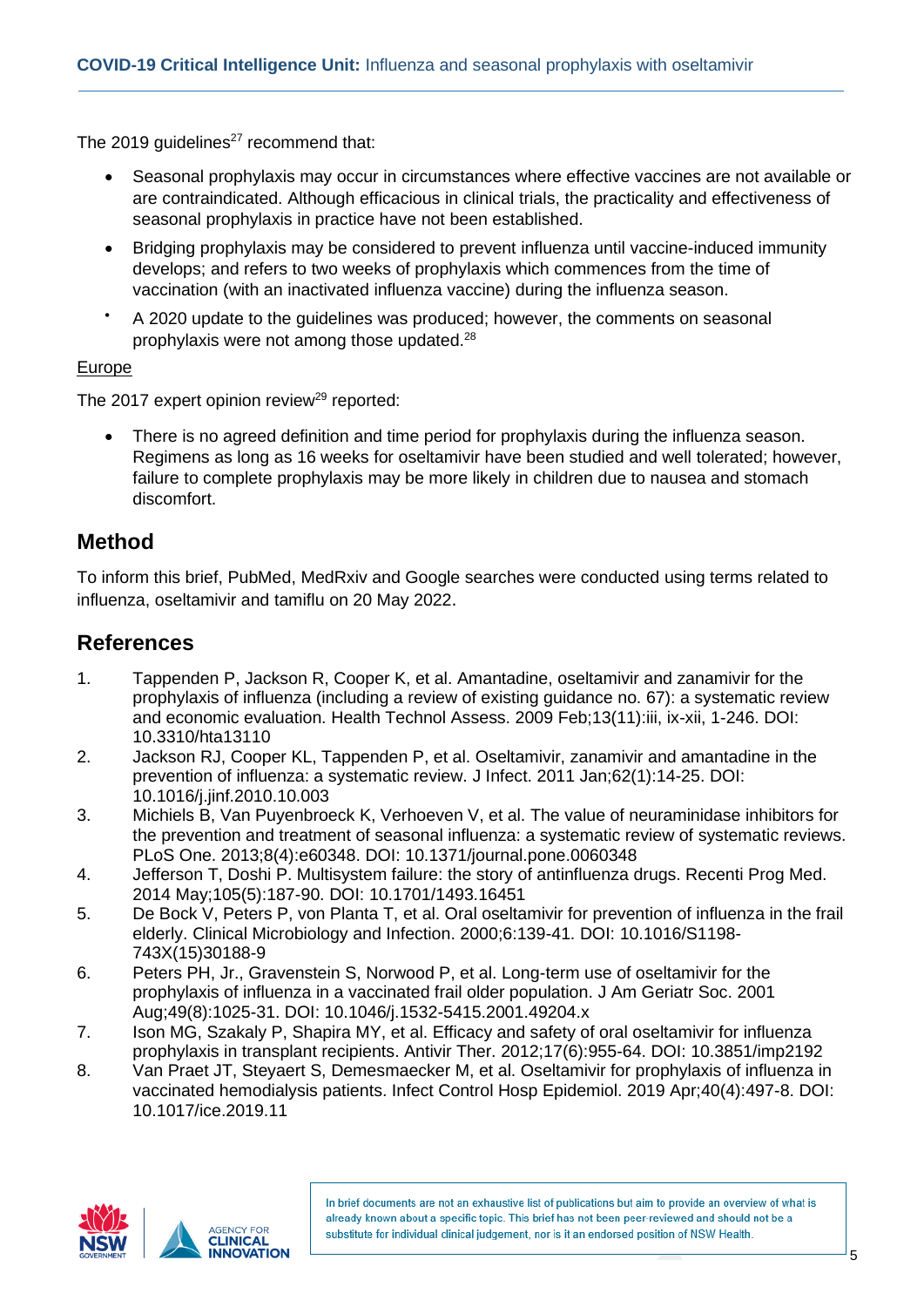- 9. Tagarro A, Cruz-Cañete M, Otheo E, et al. [Oseltamivir for the treatment of influenza in children and adolescents]. An Pediatr (Engl Ed). 2019 May;90(5):317.e1-.e8. DOI: 10.1016/j.anpedi.2019.01.009
- 10. Parra-Rojas C, Nguyen VK, Hernandez-Mejia G, et al. Neuraminidase Inhibitors in Influenza Treatment and Prevention Is It Time to Call It a Day? Viruses. 2018 Aug 25;10(9). DOI: 10.3390/v10090454
- 11. Doyle A, Bonmarin I, Lévy-Bruhl D, et al. Influenza pandemic preparedness in France: modelling the impact of interventions. J Epidemiol Community Health. 2006 May;60(5):399-404. DOI: 10.1136/jech.2005.034082
- 12. Lee VJ, Chen MI. Effectiveness of neuraminidase inhibitors for preventing staff absenteeism during pandemic influenza. Emerg Infect Dis. 2007 Mar;13(3):449-57. DOI: 10.3201/eid1303.060309
- 13. Anekthananon T, Pukrittayakamee S, Ratanasuwan W, et al. Oseltamivir and inhaled zanamivir as influenza prophylaxis in Thai health workers: a randomized, double-blind, placebo-controlled safety trial over 16 weeks. J Antimicrob Chemother. 2013 Mar;68(3):697-707. DOI: 10.1093/jac/dks418
- 14. van den Dool C, Hak E, Bonten MJ, et al. A model-based assessment of oseltamivir prophylaxis strategies to prevent influenza in nursing homes. Emerg Infect Dis. 2009 Oct;15(10):1547-55. DOI: 10.3201/eid1510.081129
- 15. CDC. Influenza Antiviral Medications: Summary for Clinicians [Government Report]. United States: Centers for Disease Control and Prevention; 2021 [cited 2022 May 24]. Available from: [https://www.cdc.gov/flu/professionals/antivirals/summary-clinicians.htm.](https://www.cdc.gov/flu/professionals/antivirals/summary-clinicians.htm)
- 16. Heneghan CJ, Onakpoya I, Jones MA, et al. Neuraminidase inhibitors for influenza: a systematic review and meta-analysis of regulatory and mortality data. Health Technol Assess. 2016 May;20(42):1-242. DOI: 10.3310/hta20420
- 17. Booy R, Lindley RI, Dwyer DE, et al. Treating and preventing influenza in aged care facilities: a cluster randomised controlled trial. PLoS One. 2012;7(10):e46509. DOI: 10.1371/journal.pone.0046509
- 18. Ye M, Jacobs A, Khan MN, et al. Evaluation of the use of oseltamivir prophylaxis in the control of influenza outbreaks in long-term care facilities in Alberta, Canada: a retrospective provincial database analysis. BMJ Open. 2016 Jul 5;6(7):e011686. DOI: 10.1136/bmjopen-2016-011686
- 19. Yue MC, Collins JT, Subramoniapillai E, et al. Successful use of oseltamivir prophylaxis in managing a nosocomial outbreak of influenza A in a hematology and allogeneic stem cell transplant unit. Asia Pac J Clin Oncol. 2017 Feb;13(1):37-43. DOI: 10.1111/ajco.12565
- 20. NSW Health. Antivirals for influenza information for prescribers [Internet]. NSW: NSW Health; 2016 [cited 2022 May 24]. Available from: [https://www.health.nsw.gov.au/Infectious/Influenza/Pages/info\\_for\\_prescribers.aspx.](https://www.health.nsw.gov.au/Infectious/Influenza/Pages/info_for_prescribers.aspx)
- 21. Dronavalli M, Lord H, Alexander K, et al. Effectiveness of Oseltamivir Prophylaxis in Influenza Outbreaks in Residential Aged Care. J Epidemiol Glob Health. 2020 Jun;10(2):184-9. DOI: 10.2991/jegh.k.200402.001
- 22. Seale H, Weston KM, Dwyer DE, et al. The use of oseltamivir during an influenza B outbreak in a chronic care hospital. Influenza Other Respir Viruses. 2009 Jan;3(1):15-20. DOI: 10.1111/j.1750-2659.2008.00063.x
- 23. Reisinger K, Shu D, Cupelli L, et al. Safety and tolerability of a 6-week course of oseltamivir prophylaxis for seasonal influenza in children. Influenza Other Respir Viruses. 2013 Jan;7(1):11-3. DOI: 10.1111/j.1750-2659.2012.00367.x
- 24. Van Buynder P, et al. Guidelines for the Prevention, Control and Public Health Management of Influenza Outbreaks in Residential Care Facilities in Australia [Internet]. Australia: Communicable Diseases Network Australia; 2017 [cited 2022 May 25]. Available from: [https://www1.health.gov.au/internet/main/publishing.nsf/Content/27BE697A7FBF5AB5CA257B](https://www1.health.gov.au/internet/main/publishing.nsf/Content/27BE697A7FBF5AB5CA257BF0001D3AC8/$File/RCF_Guidelines.pdf) [F0001D3AC8/\\$File/RCF\\_Guidelines.pdf.](https://www1.health.gov.au/internet/main/publishing.nsf/Content/27BE697A7FBF5AB5CA257BF0001D3AC8/$File/RCF_Guidelines.pdf)
- 25. Health Protection Branch. Management of Influenza in Acute Care Settings. Draft Guidelines for Oseltamivir Use Australia: Victorian Department of Health and Human Services; 2018 [cited